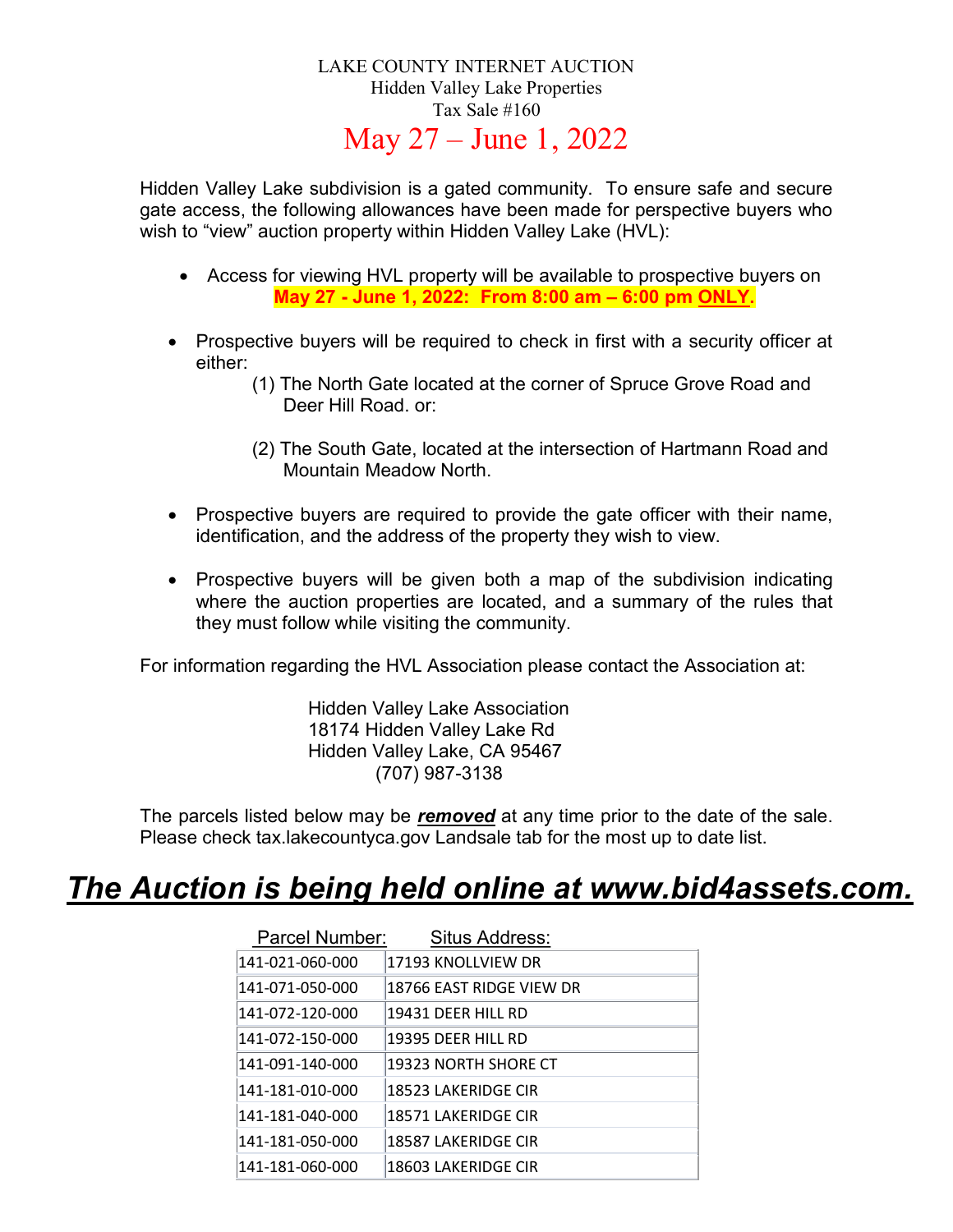#### LAKE COUNTY INTERNET AUCTION Hidden Valley Lake Properties Tax Sale #160

## May 27 – June 1, 2022

| Parcel Number:  | Situs Address:              |
|-----------------|-----------------------------|
| 141-181-180-000 | 18795 LAKERIDGE CIR         |
| 141-321-060-000 | 18946 MOON RIDGE RD         |
| 141-321-070-000 | 18960 MOON RIDGE RD         |
| 141-322-200-000 | 19006 HIDDEN VALLEY RD      |
| 141-352-120-000 | 19242 MOON RIDGE RD         |
| 141-401-100-000 | 19642 DONKEY HILL RD        |
| 141-411-240-000 | 19968 POWDER HORN RD        |
| 141-451-160-000 | 19552 PARK RIDGE DR         |
| 141-461-100-000 | 19792 POWDER HORN RD        |
| 141-552-040-000 | 21164 POWDER HORN RD        |
| 141-552-080-000 | 21100 POWDER HORN RD        |
| 141-561-050-000 | 20891 POWDER HORN RD        |
| 141-591-010-000 | 20393 POWDER HORN RD        |
| 141-591-100-000 | 20505 POWDER HORN RD        |
| 141-702-030-000 | 19723 OAK FLAT RD           |
| 141-713-040-000 | 19917 MOUNTAIN MEADOW NORTH |
| 141-722-030-000 | 19807 BEAR VALLEY RD        |
| 142-021-020-000 | 17028 SPRUCE GROVE RD       |
| 142-031-050-000 | 16801 SPRUCE GROVE RD       |
| 142-035-020-000 | 18133 DEER HILL RD          |
| 142-072-010-000 | 18329 DEER HILL RD          |
| 142-101-190-000 | 18460 NORTH SHORE DR        |
| 142-131-020-000 | 18653 GLENWOOD RD           |
| 142-131-040-000 | 18645 GLENWOOD RD           |
| 142-131-250-000 | 18802 FERNWOOD RD           |
| 142-132-150-000 | 18771 FERNWOOD RD           |
| 142-132-210-000 | 18743 FERNWOOD RD           |
| 142-132-230-000 | 18733 FERNWOOD RD           |
| 142-141-080-000 | 18937 DOE CT                |
| 142-143-040-000 | 18836 COYLE SPRINGS RD      |
| 142-154-080-000 | 18590 GLENWOOD RD           |
| 142-162-110-000 | 18856 STONEGATE RD          |
| 142-164-020-000 | 18570 GLENWOOD RD           |
| 142-164-030-000 | 18560 GLENWOOD RD           |
| 142-164-200-000 | 17449 GREENRIDGE RD         |
| 142-171-020-000 | 16711 GREENRIDGE RD         |
| 142-182-200-000 | 17335 GREENRIDGE RD         |
| 142-191-060-000 | 17144 SQUIRRELHILL RD       |